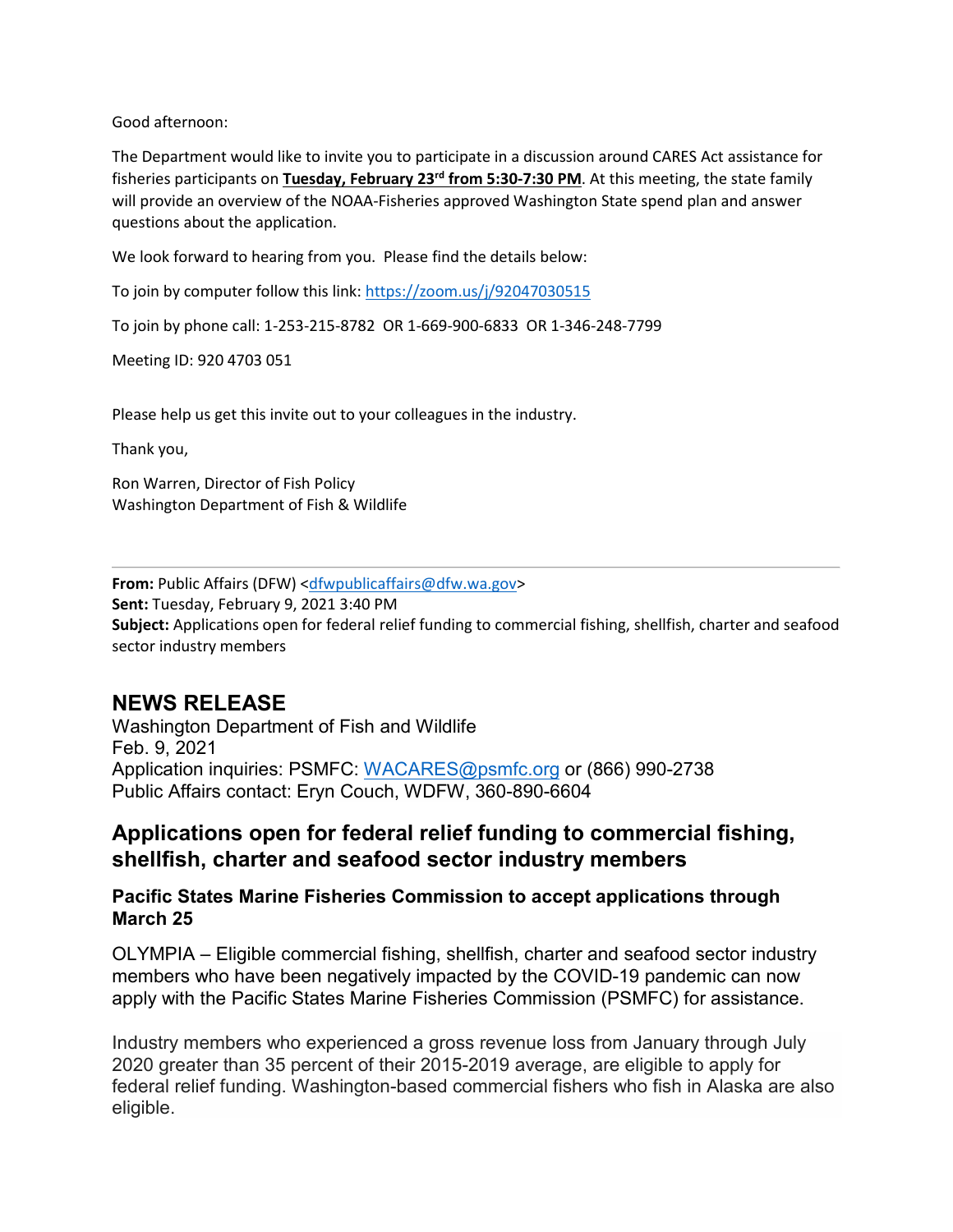Under Section 12005 of the CARES Act, Congress provided \$300 million to states to distribute to fisheries participants. National Oceanic and Atmospheric Administration (NOAA) Fisheries allocated the funding among states, territories, and tribes with Washington and Alaska receiving the highest allocation of \$50 million each.

Washington non-tribal commercial fishing, shellfish and charter industry members have been allocated \$39 million, with \$11 million allocated to members of Washington's 24 treaty tribes. The CARES Act funds are intended to help those who have experienced negative impacts to commercial, subsistence, cultural and ceremonial fisheries resulting directly or indirectly from the COVID-19 pandemic.

"Shellfish and commercial fishing has long been a vital component of Washington's state and tribal economies and a core part of who we are – and I am so glad this funding is available to help so we can keep it that way," Gov. Jay Inslee said. "The COVID-19 pandemic has had deep impacts on these industries, and this sorely needed relief will help protect our people, businesses and communities."

"We recognize that this has been a hard year for the state's commercial fishing, shellfish and charter industry members and applaud our state leaders and partners for helping to champion this funding," said Ron Warren, Washington Department of Fish and Wildlife (WDFW) fish policy director. "The relief is both warranted and needed."

The Washington State Governor's Office developed a plan for distributing this funding with assistance from the Washington departments of Fish and Wildlife, Agricultural, Commerce, and the Washington Office of Financial Management. State officials met virtually with commercial fishers, shellfish growers and seafood processors to better understand the consequences of COVID-19 on the industries, coordinating with fisheries managers in neighboring West Coast states as well. The Governor's Office further convened discussions with the 24 treaty tribes to learn about their COVID-19 impacts to commercial, subsistence, cultural and ceremonial fisheries.

WDFW is inviting those who may qualify to join a virtual public meeting from 5:30 to 7:30 p.m. on Tuesday, February 23, to learn more about the federal relief funding. Details of the meeting will be available on WDFW's website: [wdfw.wa.gov/licenses/commercial/federal-disaster-assistance/cares-act.](https://wdfw.wa.gov/licenses/commercial/federal-disaster-assistance/cares-act)

More information, full eligibility details and application materials and instructions are available on the PSFMC's website at: [psmfc.org/cares-act-the-coronavirus-aid-relief](https://www.psmfc.org/cares-act-the-coronavirus-aid-relief-and-economic-security-act)[and-economic-security-act.](https://www.psmfc.org/cares-act-the-coronavirus-aid-relief-and-economic-security-act) Applications are open through March 25, 2021.

A second round of assistance is expected to cover losses incurred between August and December 31, 2020, made possible by another \$300 million that Congress approved in December. NOAA Fisheries has not yet announced how this second round of funding will be divided between the state, territories, and tribes.